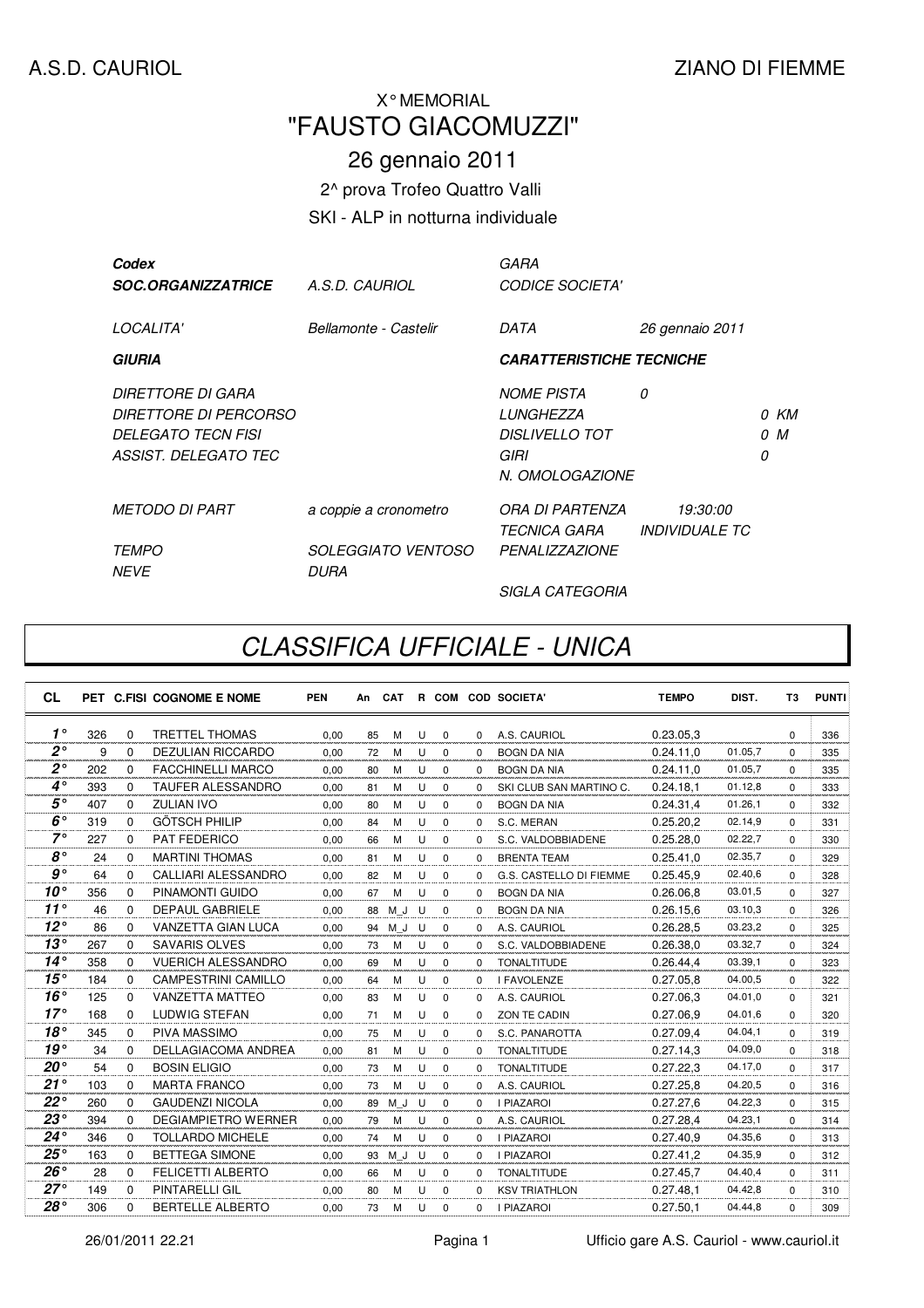| CL                  |           |               | PET C.FISI COGNOME E NOME                | <b>PEN</b>   |          |               |        |                         |             | An CAT R COM COD SOCIETA'                | <b>TEMPO</b>           | DIST.              | T3            | <b>PUNTI</b> |
|---------------------|-----------|---------------|------------------------------------------|--------------|----------|---------------|--------|-------------------------|-------------|------------------------------------------|------------------------|--------------------|---------------|--------------|
| $29^{\circ}$        | 10        | 0             | <b>OSSI GIOVANNI</b>                     | 0,00         | 77       | М             | U      | 0                       | 0           | <b>U.S. CORNACCI</b>                     | 0.28.02,8              | 04.57,5            | 0             | 308          |
| $30^{\circ}$        | 98        | 0             | <b>BEE IVO</b>                           | 0,00         | 71       | М             | U      | 0                       | 0           | S.C. VALDOBBIADENE                       | 0.28.03.6              | 04.58,3            | 0             | 307          |
| $31^\circ$          | 335       | 0             | DALPIAZ VALENTINO                        | 0,00         | 85       | М             | U      | $\mathbf 0$             | 0           | <b>BRENTA TEAM</b>                       | 0.28.04,8              | 04.59,5            | 0             | 306          |
| $32^{\circ}$        | 320       | 0             | DEFRANCESCO MAURIZIO                     | 0,00         | 66       | M             | U      | $\mathbf 0$             | 0           | <b>BELA LADINIA</b>                      | 0.28.09,6              | 05.04,3            | 0             | 305          |
| $33^{\circ}$        | 281       | 0             | <b>VARESCO CHRISTIAN</b>                 | 0,00         | 90       | M J           | U      | $\mathbf 0$             | 0           | U.S. CORNACCI                            | 0.28.10,2              | 05.04,9            | 0             | 304          |
| $34^{\circ}$        | 279       | 0             | DELLAGIACOMA GIUSEPPE                    | 0,00         | 78       | M             | U      | $\mathbf 0$             | 0           | TONALTITUDE                              | 0.28.13,7              | 05.08,4            | 0             | 303          |
| $35^{\circ}$        | 179       | 0             | DEBERTOLIS RENZO                         | 0,00         | 62       | M             | U      | $\mathbf 0$             | 0           | I PIAZAROI                               | 0.28.14,0              | 05.08,7            | 0             | 302          |
| $36^{\circ}$        | 118       | 0             | CHIOCCHETTI ERWIN                        | 0,00         | 74       | M             | U      | 0                       | 0           | <b>BELA LADINIA</b>                      | 0.28.15,8              | 05.10,5            | 0             | 301          |
| $37^{\circ}$        | 120       | $\mathbf 0$   | <b>CAGNATI FRANCO</b>                    | 0,00         | 81       | М             | U      | 0                       | 0           | <b>TEAM CAVERSON NIGHT</b>               | 0.28.19,3              | 05.14,0            | $\mathbf 0$   | 300          |
| $38^{\circ}$        | 280       | 0             | DELLAGIACOMA NICOLO'                     | 0,00         | 64       | М             | U      | 0                       | 0           | <b>TONALTITUDE</b>                       | 0.28.24,7              | 05.19,4            | 0             | 299          |
| 39°                 | 72        | 0             | DEFLORIAN CLAUDIO                        | 0,00         | 64       | М             | U      | 0                       | 0           | <b>TONALTITUDE</b>                       | 0.28.24,9              | 05.19,6            | 0             | 298          |
| $40^{\circ}$        | 370       | 0             | VANZETTA LIVIO                           | 0,00         | 59       | M             | U      | 0                       | 0           | A.S. CAURIOL                             | 0.28.27,2              | 05.21,9            | 0             | 297          |
| 41 $^{\circ}$       | 388       | $\mathbf 0$   | <b>CECCHIN DAVIDE</b>                    | 0,00         | 84       | M             | U      | 0                       | 0           | DOLOMITI SKI ALP                         | 0.28.37,1              | 05.31,8            | 0             | 296          |
| $42^{\circ}$        | 11        | $\mathbf 0$   | <b>JELLICI MIRCO</b>                     | 0,00         | 70       | М             | U      | $\mathbf 0$             | 0           | <b>BELA LADINIA</b>                      | 0.28.37,3              | 05.32,0            | 0             | 295          |
| $43^{\circ}$        | 32        | 0             | NART MORENO                              | 0,00         | 66       | М             | U      | 0                       | 0           | <b>TEAM CAVERSON NIGHT</b>               | 0.28.40,8              | 05.35,5            | 0             | 294          |
| $44^{\circ}$        | 235       | 0             | <b>GANZ TIZIANO</b>                      | 0,00         | 81       | M             | U      | $\mathbf 0$             | 0           | I PIAZAROI                               | 0.28.42,2              | 05.36,9            | $\mathbf 0$   | 293          |
| 45°                 | 45        | $\mathbf 0$   | PALLAVER FRANCESCO 81                    | 0,00         | 81       | М             | U      | $\mathbf 0$             | 0           | U.S. CORNACCI                            | 0.28.43,7              | 05.38,4            | 0             | 292          |
| 46°                 | 381       | $\mathbf 0$   | <b>RASOM IVO</b>                         | 0,00         | 89       | M J           | U      | $\mathbf 0$             | 0           | <b>BELA LADINIA</b>                      | 0.28.48,0              | 05.42,7            | $\mathbf 0$   | 291          |
| $47^\circ$          | 131       | 0             | <b>BRUNET MARCO</b>                      | 0,00         | 69       | М             | U      | 0                       | 0           | <b>I PIAZAROI</b>                        | 0.28.52,2              | 05.46,9            | 0             | 290          |
| $47^\circ$          | 289       | 0             | SOPPELSA FERRUCCIO                       | 0,00         | 64       | М             | U      | $\mathbf 0$             | 0           | S.C. LA VALLE AGORDINA                   | 0.28.52,2              | 05.46,9            | $\mathbf 0$   | 290          |
| 49°                 | 19        | 0             | FELICETTI MARCO 84                       | 0,00         | 84       | M             | U      | 0                       | 0           | ZON TE CADIN                             | 0.28.53,6              | 05.48,3            | 0             | 288          |
| $50^{\circ}$        | 253       | $\mathbf 0$   | RIOLFATTI RICCARDO                       | 0,00         | 69       | M             | U      | $\mathbf 0$             | 0           | <b>L'ARCOBALENO</b>                      | 0.29.00,7              | 05.55,4            | 0             | 287          |
| $50^{\circ}$        | 376       | 0             | <b>BRESSAN ERMANNO</b>                   | 0,00         | 75       | M             | U      | $\mathbf 0$             | 0           | S.C. LA VALLE AGORDINA                   | 0.29.00,7              | 05.55,4            | 0             | 287          |
| $52^{\circ}$        | 122       | 0             | PEDROTTI CHRISTIAN                       | 0,00         | 74       | M             | U      | $\mathbf 0$             | 0           | S.C. PANAROTTA                           | 0.29.03,6              | 05.58,3            | 0             | 285          |
| $53^\circ$          | 56        | 0             | RATTIN ANDREA                            | 0,00         | 89       | M J           | U      | 0                       | 0           | I PIAZAROI                               | 0.29.04,1              | 05.58,8            | 0             | 284          |
| 54°                 | 156       | $\mathbf 0$   | <b>BERNHARDT VALENTINO</b>               | 0,00         | 93       | M J           | U      | $\mathbf 0$             | 0           | BRENTA TEAM                              | 0.29.04,6              | 05.59,3            | $\mathbf 0$   | 283          |
| 55°                 | 241       | 0             | <b>BRIOSI ALDO</b>                       | 0,00         | 68       | М             | U      | 0                       | 0           | TONALTITUDE                              | 0.29.09,6              | 06.04,3            | 0             | 282          |
| 56°                 | 259       | 0             | PALLA LUCA                               | 0,00         | 86       | М             | U      | 0                       | 0           | <b>BELA LADINIA</b>                      | 0.29.10,7              | 06.05,4            | 0             | 281          |
| $57^\circ$          | 363       | 0             | <b>CAMPIONI MAURO</b>                    | 0,00         | 64       | M             | U      | 0                       | 0           | U.S. CORNACCI                            | 0.29.13,6              | 06.08,3            | 0             | 280          |
| $58^{\circ}$        | 354       | 0             | <b>DEFLORIAN WILLI</b>                   | 0,00         | 67       | M             | U      | 0                       | 0           | A.S. CAURIOL                             | 0.29.21,6              | 06.16,3            | 0             | 279          |
| $59^{\circ}$        | 371       | 0             | PINTARELLI MICHELE                       | 0,00         | 81       | M             | U      | $\mathbf 0$             | 0           | S.C. PANAROTTA                           | 0.29.24,4              | 06.19,1            | 0             | 278          |
| $60^{\circ}$        | 8         | $\mathbf 0$   | <b>LOSS PIERALBINO</b>                   | 0,00         | 62       | M             | U      | $\mathbf 0$             | 0           | I PIAZAROI                               | 0.29.28,1              | 06.22,8            | 0             | 277          |
| $61^\circ$          | 187       | 0             | <b>GIULIANI MATTIA</b>                   | 0,00         | 87       | M J           | U      | $\mathbf 0$             | 0           | <b>BELA LADINIA</b>                      | 0.29.37,0              | 06.31,7            | 0             | 276          |
| 62 $^{\circ}$       | 236       | $\mathbf 0$   | <b>ILLI ALESSIO</b>                      | 0,00         | 75       | М             | U      | 0                       | 0           | S.C. VALDOBBIADENE                       | 0.29.39,0              | 06.33,7            | 0             | 275          |
| $63^\circ$          | 205       | 0             | <b>ZULIAN UMBERTO</b>                    | 0,00         | 67       | М             | U      | 0                       | 0           | <b>BOGN DA NIA</b>                       | 0.29.41,9              | 06.36,6            | $\mathbf 0$   | 274          |
| 64°<br>$65^{\circ}$ | 206       | 0             | DEZULIAN RENZO                           | 0,00         | 77       | М             | U      | 0                       | 0           | <b>TONALTITUDE</b>                       | 0.29.44,5              | 06.39,2            | 0             | 273          |
| $66^\circ$          | 134<br>49 | 0<br>$\Omega$ | SCARDANZAN MARCO<br><b>FEDEL DAMIANO</b> | 0,00         | 90       | M J           | U<br>U | $\mathbf 0$<br>$\Omega$ | 0           | <b>TEAM CAVERSON NIGHT</b>               | 0.29.51,4              | 06.46,1<br>06.48,4 | 0<br>$\Omega$ | 272          |
| $67^\circ$          | 191       | 0             | CHELODI LUCIO                            | 0,00         | 83       | M             |        |                         | 0           | G.S. COSTALTA<br>G.S. CASTELLO DI FIEMME | 0.29.53,7<br>0.29.55,1 | 06.49,8            |               | 271          |
| $68^\circ$          | 178       | 0             | <b>CAMPESTRINI OMAR</b>                  | 1,00<br>0,00 | 79       | M<br>97 M J U | U      | 0<br>0                  | 0<br>0      |                                          | 0.29.55,2              | 06.49,9            | 0             | 270<br>269   |
| 69°                 | 367       | 0             | ZANGHELLINI LORENZO                      | 0,00         |          | 93 M J U      |        | $\mathbf 0$             | 0           | I FAVOLENZE<br>I FAVOLENZE               | 0.29.55,8              | 06.50,5            | 0<br>0        | 268          |
| $70^{\circ}$        | 398       | 0             | <b>TOLL DIETMAR</b>                      |              |          |               | U      | $\mathbf 0$             | 0           | ZON TE CADIN                             | 0.29.58,2              | 06.52,9            | 0             |              |
| $71^\circ$          | 377       | 0             | <b>IORIATTI GIULIANO</b>                 | 0,00<br>1,00 | 78<br>64 | М<br>М        | U      | $\mathbf 0$             | 0           | L'ARCOBALENO                             | 0.29.59,0              | 06.53,7            | 0             | 267<br>266   |
| $72^{\circ}$        | 13        | 0             | <b>VILIOTTI ROBERTO</b>                  |              |          |               |        |                         | 0           |                                          | 0.29.59.3              | 06.54,0            | 0             | 265          |
| $73^{\circ}$        | 347       | 0             | DE MARIA PAOLO                           | 0,00<br>0,00 | 85<br>71 | М<br>М        | U<br>U | 0<br>0                  | 0           | S.C. RUJOCH<br><b>DOLOMITI SKI ALP</b>   | 0.30.00,3              | 06.55,0            | 0             | 264          |
| $74^{\circ}$        | 211       | 0             | DOFF BRUNO                               | 0,00         | 62       | М             | U      | 0                       | 0           | I PIAZAROI                               | 0.30.09.9              | 07.04,6            | 0             | 263          |
| $74^{\circ}$        | 232       | $\mathbf 0$   | <b>MATORDES ROBERTO</b>                  | 0,00         | 75       | М             | U      | 0                       | 0           | A.S. CAURIOL                             | 0.30.09,9              | 07.04,6            | 0             | 263          |
| $76^{\circ}$        | 115       | 0             | <b>GOMEZ WILLY</b>                       | 0,00         | 61       | M             | U      | 0                       | 0           | <b>BELA LADINIA</b>                      | 0.30.10,0              | 07.04,7            | 0             | 261          |
| $77^\circ$          | 234       | 0             | <b>GIACOMUZZI NELLO</b>                  | 0,00         | 60       | М             | U      | 0                       | 0           | A.S. CAURIOL                             | 0.30.12,4              | 07.07,1            | 0             | 260          |
| $78^\circ$          | 84        | 0             | LONGO MATTEO                             | 0,00         | 84       | М             | U      | 0                       | 0           | A.S. CAURIOL                             | 0.30.13,2              | 07.07,9            | 0             | 259          |
| 79°                 | 373       | 0             | <b>BAROZZI MASSIMO</b>                   | 0,00         | 66       | М             | U      | 0                       | 0           | L'ARCOBALENO                             | 0.30.15,0              | 07.09,7            | 0             | 258          |
| $80^{\circ}$        | 308       | 0             | DESILVESTRO IVAN                         | 0,00         |          | 89 M_J        | U      | 0                       | 0           | A.S. CAURIOL                             | 0.30.21,0              | 07.15,7            | 0             | 257          |
| 81 $^{\circ}$       | 274       | 0             | CAPOVILLA MANUEL                         | 0,00         | 83       | М             | U      | 0                       | 0           | ZON TE CADIN                             | 0.30.25,3              | 07.20,0            | 0             | 256          |
| $82^{\circ}$        | 180       | 0             | DONDIO GRAZIANO                          | 0,00         |          | 88 M_J        | U      | 0                       | 0           | U.S. CORNACCI                            | 0.30.28,3              | 07.23,0            | 0             | 255          |
| $83^{\circ}$        | 39        | 0             | TURRA PIERO                              | 0,00         | 84       | М             | U      | 0                       | 0           | I PIAZAROI                               | 0.30.29,6              | 07.24,3            | 0             | 254          |
| $84^{\circ}$        | 297       | 0             | <b>GUADAGNINI MARTINO</b>                | 0,00         |          | 92 M J        | U      | 0                       | 0           | ** NON DICHIARATA **                     | 0.30.29,8              | 07.24,5            | 0             | 253          |
| $85^{\circ}$        | 392       | 0             | <b>BONINSEGNA CRISTIAN</b>               | 0,00         | 73       | м             | U      | 0                       | 0           | <b>TONALTITUDE</b>                       | 0.30.34,4              | 07.29,1            | 0             | 252          |
| $86^{\circ}$        | 271       | 0             | CORRADINI ALESSANDRO                     | 0,00         | 77       | М             | U      | $\mathbf 0$             | $\mathbf 0$ | ZON TE CADIN                             | 0.30.35,2              | 07.29,9            | 0             | 251          |
| $86^{\circ}$        | 399       | 0             | <b>CEMIN ENRICO</b>                      | 0,00         | 76       | М             | U      | $\mathbf 0$             | 0           | I PIAZAROI                               | 0.30.35,2              | 07.29,9            | 0             | 251          |
| 88°                 | 123       | 0             | <b>DEFLORIAN GIORGIO</b>                 | 0,00         | 64       | М             | U      | $\mathbf 0$             | 0           | U.S. CORNACCI                            | 0.30.36,4              | 07.31,1            | 0             | 249          |
| 89°                 | 186       | 0             | VARESCO ALFREDO                          | 0,00         | 64       | М             | U      | 0                       | 0           | U.S. STELLA ALPINA                       | 0.30.36,7              | 07.31,4            | 0             | 248          |
| $90^\circ$          | 14        | 0             | <b>FOLLADOR DANIELE</b>                  | 0,00         | 93       | ΜJ            | U      | 0                       | 0           | TEAM CAVERSON NIGHT                      | 0.30.39,7              | 07.34,4            | 0             | 247          |
| $91^{\circ}$        | 112       | 0             | SITTONI DIEGO                            | 0,00         | 74       | М             | U      | 0                       | 0           | S.C. PANAROTTA                           | 0.30.41,9              | 07.36,6            | 0             | 246          |
| $92^{\circ}$        | 342       | 0             | <b>GHETTA MIRKO</b>                      | 0,00         | 77       | М             | U      | 0                       | 0           | bogn da nia                              | 0.30.45,6              | 07.40,3            | 0             | 245          |
| $93^{\circ}$        | 365       | 0             | FONTANARI DANIELE                        | 0,00         | 73       | М             | U      | 0                       | 0           | S.C. PANAROTTA                           | 0.30.49,0              | 07.43,7            | 0             | 244          |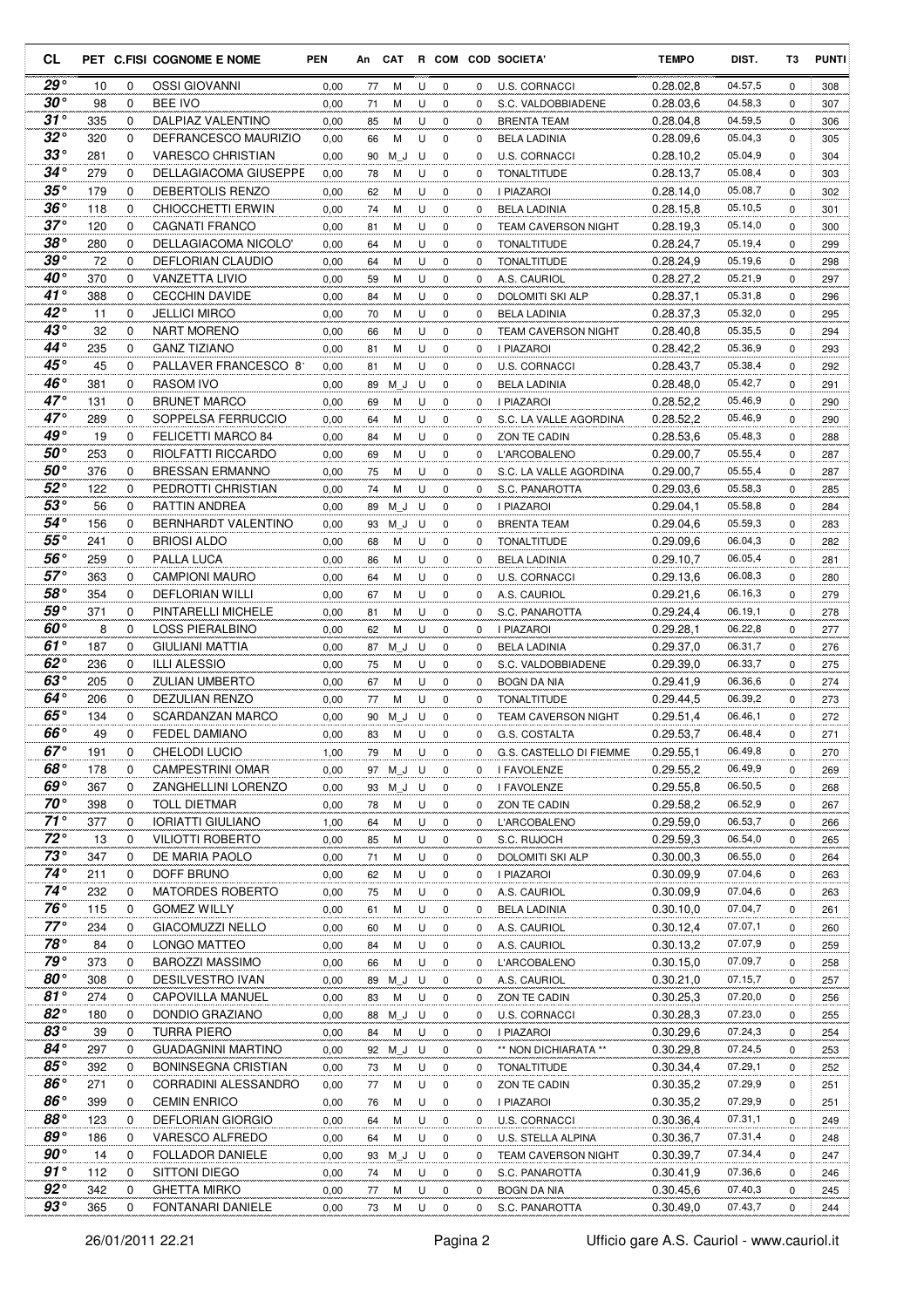| CL                          |            |                  | PET C.FISI COGNOME E NOME                             | <b>PEN</b>   | An       | <b>CAT</b> |        |                  |          | R COM COD SOCIETA'                         | <b>TEMPO</b>           | DIST.              | T3            | <b>PUNTI</b> |
|-----------------------------|------------|------------------|-------------------------------------------------------|--------------|----------|------------|--------|------------------|----------|--------------------------------------------|------------------------|--------------------|---------------|--------------|
| 94 $^{\circ}$               | 154        | 0                | DALLASANTA DENIS                                      | 0,00         | 67       | M          | U      | 0                | 0        | I PIAZAROI                                 | 0.30.50,7              | 07.45,4            | 0             | 243          |
| $95^{\circ}$                | 324        | 0                | PANIZ MATTEO                                          | 0,00         | 77       | M          | U      | $\mathbf 0$      | 0        | CARBONSTREET                               | 0.30.52,6              | 07.47,3            | 0             | 242          |
| $95^{\circ}$                | 192        | 0                | <b>ZANON SABRINA</b>                                  | 0,00         | 72       | F          | U      | 0                | 0        | A.S. CAURIOL                               | 0.30.52,6              | 07.47,3            | 0             | 242          |
| $97^\circ$                  | 298        | $\Omega$         | <b>VANZETTA GIACOMO</b>                               | 0,00         | 86       | M          | U      | $\mathbf 0$      | 0        | A.S. CAURIOL                               | 0.30.52.7              | 07.47,4            | 0             | 240          |
| $98^{\circ}$                | 309        | $\Omega$         | <b>LASTEI GIOVANNI</b>                                | 0,00         | 94       | M J        | U      | 0                | 0        | <b>BOGN DA NIA</b>                         | 0.30.55,0              | 07.49,7            | 0             | 239          |
| $99^{\circ}$<br>$100^\circ$ | 245        | $\mathbf 0$      | <b>GOBBER PAOLO</b>                                   | 0,00         | 68       | М          | U      | $\mathbf 0$      | 0        | I PIAZAROI                                 | 0.30.56.1              | 07.50,8            | 0             | 238          |
| 101 $^{\circ}$              | 93<br>27   | 0<br>0           | <b>GABRIELLI FABIO</b><br>SIRAGNA MATTEO              | 0,00         | 69       | M          | U      | 0                | 0        | ZON TE CADIN                               | 0.30.58,3              | 07.53,0<br>07.54.5 | 0             | 237          |
| 102 $^{\circ}$              | 390        | 0                | <b>MOTTES GIACOMO</b>                                 | 0,00<br>0,00 | 83<br>64 | М<br>M     | U<br>U | 0<br>$\mathbf 0$ | 0<br>0   | CARBONSTREET<br><b>TEAM CAVERSON NIGHT</b> | 0.30.59,8<br>0.31.01,6 | 07.56,3            | 0<br>0        | 236<br>235   |
| 103°                        | 194        | 0                | <b>CAMPEDEL CRISTIAN</b>                              | 0,00         | 93       | M J        | U      | 0                | $\Omega$ | DOLOMITI SKI ALP                           | 0.31.02,8              | 07.57,5            | 0             | 234          |
| $104^\circ$                 | 40         | 0                | <b>BRUNEL CHRISTIAN</b>                               | 0,00         | 69       | М          | U      | 0                | 0        | <b>BELA LADINIA</b>                        | 0.31.03,1              | 07.57,8            | 0             | 233          |
| $105^\circ$                 | 44         | 0                | BETTEGA ROMANO                                        | 0,00         | 82       | М          | U      | 0                | 0        | I PIAZAROI                                 | 0.31.11,2              | 08.05,9            | 0             | 232          |
| 106°                        | 230        | 0                | <b>ZANON MICHELE</b>                                  | 0,00         | 62       | М          | U      | $\mathbf 0$      | 0        | A.S. CAURIOL                               | 0.31.12,0              | 08.06,7            | 0             | 231          |
| $107^\circ$                 | 386        | $\mathbf 0$      | <b>CHENET EMANUEL</b>                                 | 0,00         | 78       | М          | U      | 0                | $\Omega$ | <b>TEAM CAVERSON NIGHT</b>                 | 0.31.14,3              | 08.09,0            | 0             | 230          |
| $108^\circ$                 | 366        | 0                | <b>SCALET ONORINO</b>                                 | 0,00         | 56       | M          | U      | 0                | 0        | <b>I PIAZAROI</b>                          | 0.31.15,0              | 08.09,7            | 0             | 229          |
| 109°                        | 164        | 0                | <b>RIZZI MICHELA</b>                                  | 0,00         | 71       | F          | U      | 0                | 0        | <b>BELA LADINIA</b>                        | 0.31.15,7              | 08.10,4            | 0             | 228          |
| $110^{\circ}$               | 284        | 0                | <b>SECCO ROBERTA</b>                                  | 0,00         | 64       | F          | U      | $\mathbf 0$      | 0        | SKI CLUB SAN MARTINO C.                    | 0.31.17,6              | 08.12,3            | $\mathbf 0$   | 227          |
| 111 $^{\circ}$              | 130        | 0                | <b>FACCHIN VITTORIO</b>                               | 0,00         | 66       | M          | U      | 0                | 0        | G.S. LAMON                                 | 0.31.17,8              | 08.12,5            | 0             | 226          |
| 112°                        | 396        | 0                | <b>DEOLA NICOLO'</b>                                  | 0,00         | 89       | M J        | U      | 0                | 0        | <b>TEAM CAVERSON NIGHT</b>                 | 0.31.18,1              | 08.12,8            | 0             | 225          |
| $113^\circ$                 | 136        | 0                | PASQUALINI AGOSTINO                                   | 0,00         | 65       | М          | U      | $\mathbf 0$      | 0        | I FAVOLENZE                                | 0.31.20,0              | 08.14,7            | 0             | 224          |
| $114^\circ$                 | 282        | $\mathbf 0$      | DANTONE ENNIO                                         | 0,00         | 54       | M          | U      | $\mathbf 0$      | 0        | BOGN DA NIA                                | 0.31.26,2              | 08.20,9            | 0             | 223          |
| 115°<br>$116^\circ$         | 41<br>348  | 0<br>$\mathbf 0$ | <b>ZANOVELLO EMANUELE</b><br><b>MARCHIONI ANTONIO</b> | 0,00         | 78       | М          | U      | 0<br>$\mathbf 0$ | 0        | S.C. VALDOBBIADENE                         | 0.31.26,8<br>0.31.28.4 | 08.21,5<br>08.23,1 | 0             | 222          |
| $117^\circ$                 | 182        | 0                | <b>FONTANARI ALBERTO</b>                              | 0,00<br>0,00 | 65<br>73 | М<br>М     | U<br>U | 0                | 0<br>0   | <b>BELA LADINIA</b><br>S.C. PANAROTTA      | 0.31.29,2              | 08.23,9            | 0<br>0        | 221<br>220   |
| 118 $^{\circ}$              | 323        | 0                | BONVECCHIO EDOARDO                                    | 0,00         | 67       | M          | U      | $\mathbf 0$      | 0        | L'ARCOBALENO                               | 0.31.30,6              | 08.25,3            | 0             | 219          |
| 119 $^{\circ}$              | 255        | 0                | <b>BAMPI MARCO</b>                                    | 0,00         | 76       | M          | U      | $\mathbf 0$      | 0        | S.C. PRIMIERO                              | 0.31.31,5              | 08.26,2            | 0             | 218          |
| $120^\circ$                 | 3          | 0                | <b>GERHARD LUDWIG</b>                                 | 1,00         | 74       | M          | U      | $\mathbf 0$      | 0        | ZON TE CADIN                               | 0.31.40,7              | 08.35,4            | 0             | 217          |
| 121°                        | 403        | 0                | <b>IELLICI CARLA</b>                                  | 0,00         | 69       | F          | U      | 0                | 0        | BOGN DA NIA                                | 0.31.44,4              | 08.39,1            | 0             | 216          |
| $122^\circ$                 | 88         | 0                | <b>MARGONI KETTY</b>                                  | 1,00         | 71       | F          | U      | 0                | 0        | <b>TONALTITUDE</b>                         | 0.31.44,9              | 08.39,6            | 0             | 215          |
| $123^\circ$                 | 92         | 0                | DE VALERIO ANGELO                                     | 0,00         | 74       | M          | U      | $\mathbf 0$      | 0        | DOLOMITI SKI ALP                           | 0.31.46,2              | 08.40,9            | 0             | 214          |
| 124 $^{\circ}$              | 162        | 0                | <b>DEZULIAN SERGIO</b>                                | 0,00         | 60       | М          | U      | $\mathbf 0$      | $\Omega$ | <b>TONALTITUDE</b>                         | 0.31.55,6              | 08.50,3            | 0             | 213          |
| $125^\circ$                 | 189        | $\mathbf 0$      | <b>BATTISTI MARTINO</b>                               | 0,00         | 63       | M          | U      | 0                | 0        | <b>GRONLAIT ORIENTEERING C</b>             | 0.32.00.6              | 08.55,3            | 0             | 212          |
| 126°                        | 185        | 0                | <b>GABRIELLI ANDREA 75</b>                            | 1,00         | 75       | М          | U      | 0                | 0        | SKI CLUB SAN MARTINO C.                    | 0.32.00,9              | 08.55,6            | 0             | 211          |
| $127^\circ$                 | 139        | 0                | <b>MARMOLADA LUCA</b>                                 | 0,00         | 72       | M          | U      | $\mathbf 0$      | 0        | <b>TEAM CAVERSON NIGHT</b>                 | 0.32.02.0              | 08.56,7            | 0             | 210          |
| $128^\circ$                 | 264        | 0                | <b>BRIOSI ELVIS</b>                                   | 0,00         | 75       | M          | U      | $\mathbf 0$      | 0        | <b>TONALTITUDE</b>                         | 0.32.03,4              | 08.58,1            | 0             | 209          |
| $129^\circ$<br>$130^\circ$  | 338        | 0<br>0           | <b>CASARI ANDREA</b>                                  | 0,00         | 74       | М          | U      | 0                | 0        | ** NON DICHIARATA **                       | 0.32.12,0              | 09.06,7<br>09.09,1 | 0             | 208          |
| 131°                        | 196<br>330 | $\Omega$         | SALVADORI IVAN<br><b>FRANZINI MANUEL</b>              | 0,00<br>0,00 | 85<br>76 | M<br>M     | U<br>U | 0<br>$\mathbf 0$ | 0<br>0   | SKI CLUB SAN MARTINO C.<br>G.S. COSTALTA   | 0.32.14,4<br>0.32.16.5 | 09.11,2            | 0<br>$\Omega$ | 207<br>206   |
| $132^\circ$                 | 82         | 0                | SIEFF KEVIN                                           | 0,00         | 89       | M_J U      |        | 0                | 0        | A.S. CAURIOL                               | 0.32.17,2              | 09.11,9            | 0             | 205          |
| $132^\circ$                 | 257        | 0                | <b>LAUTON CORNELIO</b>                                | 0,00         | 82       | M          | U      | 0                | 0        | <b>BOGN DA NIA</b>                         | 0.32.17,2              | 09.11,9            | 0             | 205          |
| $134^\circ$                 | 166        | 0                | ZORZI CARLO                                           | 0,00         | 58       | M          | U      | 0                | 0        | U.S. STELLA ALPINA                         | 0.32.22,7              | 09.17,4            | 0             | 203          |
| $135^\circ$                 | 95         | 0                | PEDOT STEFANO                                         | 0,00         | 83       | M          | U      | 0                | 0        | ZON TE CADIN                               | 0.32.25,1              | 09.19,8            | 0             | 202          |
| $136^\circ$                 | 240        | 0                | <b>COSER CRISTIAN</b>                                 | 0,00         | 71       | M          | U      | 0                | 0        | ** NON DICHIARATA **                       | 0.32.27,6              | 09.22,3            | 0             | 201          |
| $137^\circ$                 | 76         | 0                | MENEGHEL DANIELE                                      | 0,00         | 87       | M J        | U      | 0                | 0        | I PIAZAROI                                 | 0.32.30,2              | 09.24,9            | 0             | 200          |
| $138^\circ$                 | 369        | 0                | DAGOSTIN RICCARDO                                     | 0,00         | 56       | M          | U      | 0                | 0        | TONALTITUDE                                | 0.32.30,4              | 09.25,1            | 0             | 199          |
| $139^\circ$                 | 25         | 0                | <b>VISONA' MORENO</b>                                 |              | 75       | M          | U      | 0                | 0        | <b>SCI CAI SCHIO</b>                       | 0.32.32,4              | 09.27,1            | 0             | 198          |
| 140 $^{\circ}$              | 364        | 0                | FELICETTI ANDREA                                      | 0,00         | 80       | M          | U      | 0                | 0        | <b>BELA LADINIA</b>                        | 0.32.33,8              | 09.28,5            | 0             | 197          |
| $141^\circ$                 | 77         | 0                | <b>OLIVERI ROBERTO</b>                                | 0,00         | 69       | M          | U      | 0                | 0        | SKI TEAM LAGORAI                           | 0.32.37,3              | 09.32,0            | 0             | 196          |
| $142^\circ$<br>143°         | 408        | 0                | ANDERLE GIOVANNI                                      | 0,00         | 73       | M          | U      | 0                | 0        | S.C. PANAROTTA                             | 0.32.38,2              | 09.32,9            | 0             | 195          |
| 144 $^{\circ}$              | 109<br>385 | 0<br>0           | <b>CROCE FRANCESCO</b><br>GIACOMUZZI LORENZO          | 0,00<br>0,00 | 79<br>69 | M<br>M     | U<br>U | 0<br>0           | 0<br>0   | <b>BELA LADINIA</b><br>A.S. CAURIOL        | 0.32.39,0<br>0.32.41,8 | 09.33,7<br>09.36,5 | 0<br>0        | 194<br>193   |
| 145 $^{\circ}$              | 81         | 0                | ROVISI ARMANDO                                        | 1,00         | 77       | м          | U      | 0                | 0        | BOGN DA NIA                                | 0.32.42,7              | 09.37,4            | 0             | 192          |
| $146^\circ$                 | 199        | 0                | LOSEGO UMBERTO                                        | 0,00         | 63       | M          | U      | 0                | 0        | ** NON DICHIARATA **                       | 0.32.44,2              | 09.38,9            | 0             | 191          |
| $147^\circ$                 | 276        | 0                | <b>BELLUS DIEGO</b>                                   | 0,00         | 75       | M          | U      | 0                | 0        | DOLOMITI SKI ALP                           | 0.32.45,2              | 09.39,9            | 0             | 190          |
| $148^\circ$                 | 226        | 0                | <b>VOLTOLINI ROBERTO</b>                              | 0,00         | 75       | M          | U      | 0                | 0        | BOGN DA NIA                                | 0.32.45,3              | 09.40,0            | 0             | 189          |
| $149^\circ$                 | 141        | 0                | <b>BENEDETTI IACOPO</b>                               | 0,00         | 68       | M          | U      | 0                | 0        | LANCIOTTO                                  | 0.32.46,3              | 09.41,0            | 0             | 188          |
| $150^\circ$                 | 97         | 0                | CHIOCCHETTI FRANCESCC                                 | 0,00         | 72       | M          | U      | 0                | 0        | ASD V. FASSA SPORT EVEN                    | 0.32.47,9              | 09.42,6            | 0             | 187          |
| 151°                        | 216        | 0                | SOMMAVILLA BRUNO                                      | 0,00         | 72       | M          | U      | 0                | 0        | ASD V. FASSA SPORT EVEN                    | 0.32.52,1              | 09.46,8            | 0             | 186          |
| $152^\circ$                 | 67         | 0                | LONGO CARLO                                           | 0,00         | 69       | M          | U      | 0                | 0        | <b>TONALTITUDE</b>                         | 0.33.01,4              | 09.56,1            | 0             | 185          |
| $153^\circ$                 | 50         | 0                | <b>DELLADIO MATTEO</b>                                | 1,00         |          | 87 M_J     | U      | 0                | 0        | U.S. CORNACCI                              | 0.33.03,0              | 09.57,7            | 0             | 184          |
| $154^\circ$                 | 246        | 0                | LOTT MARIANO                                          | 0,00         | 62       | M          | U      | 0                | 0        | SKI CLUB SAN MARTINO C.                    | 0.33.03,3              | 09.58,0            | 0             | 183          |
| $155^\circ$                 | 351        | 0                | DONDIO LUCA                                           | 0,00         | 85       | M          | U      | 0                | 0        | ZON TE CADIN                               | 0.33.06,6              | 10.01,3            | 0             | 182          |
| $156^\circ$                 | 305        | 0                | <b>ZULIAN MARGIT</b>                                  | 0,00         | 88       | FJ         | U      | 0                | 0        | TEAM CAVERSON NIGHT                        | 0.33.07,3              | 10.02,0            | 0             | 181          |
| $157^\circ$<br>158°         | 55         | 0                | DEAVI PAOLO                                           | 0,00         | 72       | M          | U      | 0                | 0        | L'ARCOBALENO                               | 0.33.10,0              | 10.04,7            | 0             | 180          |
|                             | 21         | 0                | BENEDETTI ELISABETH                                   | 0,00         | 71       | F          | U      | $\mathbf 0$      | 0        | A.S. CAURIOL                               | 0.33.10,8              | 10.05,5            | 0             | 179          |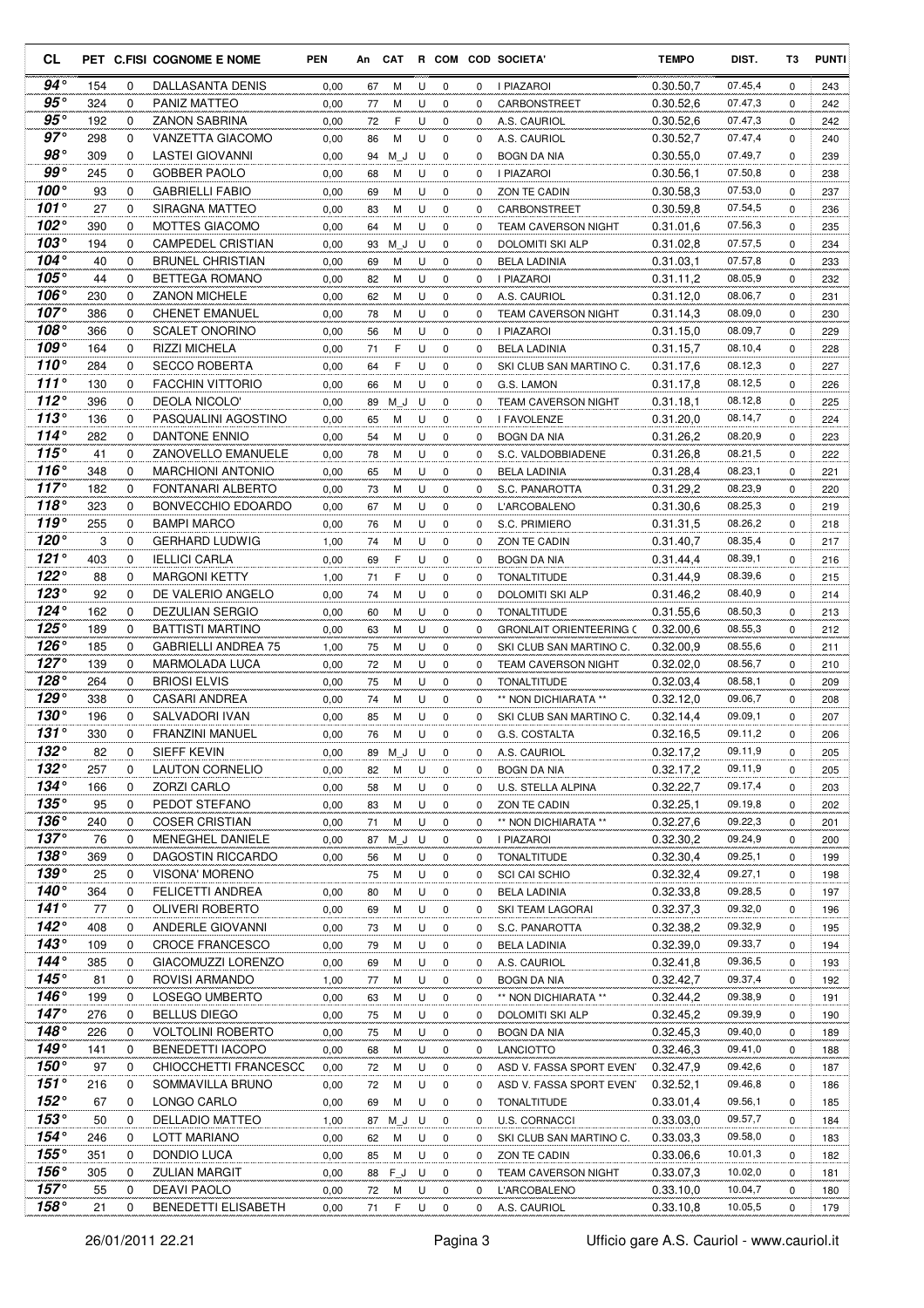| <b>CL</b>                  |            |                  | PET C.FISI COGNOME E NOME                             | <b>PEN</b>   | An       | CAT      |        |                            |              | R COM COD SOCIETA'                               | <b>TEMPO</b>           | DIST.              | T3          | <b>PUNTI</b> |
|----------------------------|------------|------------------|-------------------------------------------------------|--------------|----------|----------|--------|----------------------------|--------------|--------------------------------------------------|------------------------|--------------------|-------------|--------------|
| 159°                       | 384        | 0                | <b>VINANTE MARTA</b>                                  | 0,00         | 90       | FJ       | U      | 0                          | 0            | <b>U.S. CORNACCI</b>                             | 0.33.11,0              | 10.05,7            | $\mathbf 0$ | 178          |
| 160°                       | 299        | 0                | RASOM MAURIZIO                                        | 0,00         | 61       | м        | U      | 0                          | 0            | <b>BELA LADINIA</b>                              | 0.33.24,1              | 10.18,8            | 0           | 177          |
| $161^\circ$                | 183        | 0                | GALVANI MASSIMILIANO                                  | 0,00         | 86       | М        | U      | $\mathbf 0$                | 0            | ** NON DICHIARATA **                             | 0.33.30,9              | 10.25,6            | 0           | 176          |
| $162^\circ$                | 79         | 0                | MORANDUZZO GIULIO                                     | 0,00         | 59       | М        | U      | 0                          | 0            | L'ARCOBALENO                                     | 0.33.41,9              | 10.36,6            | 0           | 175          |
| $163^\circ$                | 104        | 0                | <b>TORGHELE GABRIELE</b>                              | 0,00         | 76       | М        | U      | $\mathbf 0$                | 0            | I FAVOLENZE                                      | 0.33.43,0              | 10.37,7            | 0           | 174          |
| 164°                       | 121        | $\mathbf 0$      | ZAGONEL JOHNNY                                        | 0,00         | 73       | М        | U      | 0                          | 0            | I PIAZAROI                                       | 0.33.45,2              | 10.39,9            | 0           | 173          |
| $165^\circ$                | 336        | $\mathbf 0$      | SOMMARIVA CRISTIAN                                    | 0,00         | 86       | M        | U      | 0                          | 0            | <b>TEAM CAVERSON NIGHT</b>                       | 0.33.49,2              | 10.43,9            | 0           | 172          |
| 166 $^{\circ}$             | 250        | 0                | <b>SLONGO GIAMPIERO</b>                               | 0,00         | 56       | М        | U      | 0                          | 0            | <b>TEAM CAVERSON NIGHT</b>                       | 0.33.52,4              | 10.47,1            | 0           | 171          |
| $167^\circ$                | 268        | $\mathbf 0$      | <b>MURER GIANNI</b>                                   | 0,00         | 63       | M        | U      | $\mathbf 0$                | 0            | ZON TE CADIN                                     | 0.33.55,2              | 10.49,9            | $\mathbf 0$ | 170          |
| 168°<br>169°               | 61<br>272  | 0<br>$\Omega$    | MORANDINI GIANCARLO                                   | 0,00         | 66       | M        | U      | 0                          | 0            | <b>TONALTITUDE</b>                               | 0.33.55,5              | 10.50,2<br>10.55,4 | 0           | 169          |
| $170^\circ$                | 63         | 0                | <b>FELICETTI MARCO 85</b><br><b>GASPERINI PATRICK</b> | 0,00<br>0,00 | 85<br>87 | M<br>M J | U<br>U | 0<br>0                     | 0<br>0       | <b>BELA LADINIA</b><br>I FAVOLENZE               | 0.34.00,7<br>0.34.09,9 | 11.04,6            | 0<br>0      | 168<br>167   |
| $171^\circ$                | 2          | 0                | DOLIANA LEONARDO                                      | 0,00         | 61       | M        | U      | 0                          | 0            | U.S. CORNACCI                                    | 0.34.23,1              | 11.17,8            | 0           | 166          |
| $172^\circ$                | 175        | 0                | <b>FERRANTE FLAVIO</b>                                | 0,00         | 64       | М        | U      | $\mathbf 0$                | $\Omega$     | ** NON DICHIARATA **                             | 0.34.24,0              | 11.18,7            | 0           | 165          |
| $173^\circ$                | 353        | $\mathbf 0$      | <b>RIGONI LUCA</b>                                    | 0,00         | 68       | M        | U      | $\mathbf 0$                | 0            | <b>BELA LADINIA</b>                              | 0.34.32,8              | 11.27,5            | 0           | 164          |
| $174^\circ$                | 90         | $\mathbf 0$      | <b>ZORTEA NICOLA</b>                                  | 0,00         | 92       | M J      | U      | 0                          | 0            | I PIAZAROI                                       | 0.34.35,4              | 11.30,1            | 0           | 163          |
| 175 $^{\circ}$             | 382        | 0                | <b>BOSO SERGIO</b>                                    | 0,00         | 65       | M        | U      | $\mathbf 0$                | 0            | SKI TEAM LAGORAI                                 | 0.34.36.7              | 11.31,4            | $\mathbf 0$ | 162          |
| $176^\circ$                | 310        | 0                | PERUT DARIO                                           | 0,00         | 66       | M        | U      | 0                          | 0            | S.C. PIRAMIDI SEGONZANO                          | 0.34.40,4              | 11.35,1            | 0           | 161          |
| $177^\circ$                | 273        | 0                | PASQUALI CALISTO                                      | 0,00         | 54       | M        | U      | 0                          | 0            | <b>TEAM CAVERSON NIGHT</b>                       | 0.34.44,6              | 11.39,3            | 0           | 160          |
| $178^\circ$                | 114        | 0                | <b>FELICETTI WALTER</b>                               | 0,00         | 89       | M J      | U      | 0                          | 0            | ** NON DICHIARATA **                             | 0.34.47.0              | 11.41,7            | 0           | 159          |
| $179^\circ$                | 233        | 0                | COLLAVO MASSIMO                                       | 0,00         | 71       | М        | U      | 0                          | 0            | S.C. VALDOBBIADENE                               | 0.34.52,9              | 11.47,6            | 0           | 158          |
| $180^\circ$                | 145        | 0                | <b>MORANDINI GIANNI</b>                               | 0,00         | 82       | М        | U      | $\mathbf 0$                | 0            | <b>TONALTITUDE</b>                               | 0.34.53,0              | 11.47,7            | 0           | 157          |
| 181°                       | 204        | $\mathbf 0$      | <b>CAPOVILLA CLEMENTE</b>                             | 0,00         | 72       | М        | U      | $\mathbf 0$                | $\Omega$     | ZON TE CADIN                                     | 0.34.55,3              | 11.50,0            | 0           | 156          |
| $182^\circ$                | 219        | $\mathbf 0$      | LORENZINI STEFANO                                     | 0,00         | 78       | М        | U      | $\mathbf 0$                | 0            | <b>BELA LADINIA</b>                              | 0.34.57.6              | 11.52,3            | 0           | 155          |
| 183°                       | 316        | 0                | <b>ZORZI GIUSEPPE</b>                                 | 0,00         | 72       | М        | U      | 0                          | 0            | ZON TE CADIN                                     | 0.34.59,0              | 11.53,7            | 0           | 154          |
| 184°                       | 127        | 0                | ROSA' ANDREA                                          | 0,00         | 87       | M J      | U      | $\mathbf 0$                | $\Omega$     | ** NON DICHIARATA **                             | 0.35.03.6              | 11.58,3            | 0           | 153          |
| 185°                       | 165        | 0                | DELL'EVA STEFANO                                      | 0,00         | 79       | м        | U      | 0                          | 0            | <b>TEAM CAVERSON NIGHT</b>                       | 0.35.04,9              | 11.59,6            | 0           | 152          |
| $186^\circ$<br>$187^\circ$ | 96         | 0                | <b>FRANCESCHINEL DOMENIC</b>                          | 0,00         | 63       | М        | U      | $\mathbf 0$                | 0            | I PIAZAROI                                       | 0.35.08.3              | 12.03,0            | 0           | 151          |
| $188^\circ$                | 35         | 0                | DONAZZOLO PAOLO                                       | 0,00         | 72       | М        | U      | 0                          | 0            | S.C. LA VALLE AGORDINA                           | 0.35.08,4              | 12.03,1            | 0           | 150          |
| 189°                       | 247<br>409 | 0                | BETTEGA GIANANTONIO                                   | 0,00         | 77       | м        | U      | $\mathbf 0$                | 0            | <b>TONALTITUDE</b>                               | 0.35.10,2              | 12.04,9<br>12.05,6 | 0           | 149          |
| 190°                       | 352        | 0<br>$\mathbf 0$ | PISONI STEFANO<br><b>BETTEGA ERIK</b>                 | 1,00<br>0,00 | 67<br>85 | М<br>М   | U<br>U | $\mathbf 0$<br>$\mathbf 0$ | 0<br>0       | S.C. PANAROTTA<br><b>I PIAZAROI</b>              | 0.35.10,9<br>0.35.12,8 | 12.07,5            | 0<br>0      | 148<br>147   |
| $191^\circ$                | 26         | 0                | MAZZERBO WALTER                                       | 0,00         | 61       | М        | U      | 0                          | 0            | <b>GST VILLAZZANO</b>                            | 0.35.15,5              | 12.10,2            | 0           | 146          |
| 192°                       | 237        | 0                | <b>SILVAGNI ANTOINE</b>                               | 0,00         | 77       | M        | U      | 0                          | 0            | <b>TONALTITUDE</b>                               | 0.35.16.8              | 12.11,5            | 0           | 145          |
| 193°                       | 379        | 0                | DE FRANCESCH NADA                                     | 0,00         | 71       | F        | U      | 0                          | 0            | DOLOMITI SKI ALP                                 | 0.35.17,0              | 12.11,7            | 0           | 144          |
| 194°                       | 270        | 0                | RIVA DIEGO                                            | 0,00         | 67       | M        | U      | 0                          | 0            | S.C. LA VALLE AGORDINA                           | 0.35.17.6              | 12.12,3            | 0           | 143          |
| 195°                       | 278        | 0                | BORTOLUZZI LORENZO                                    | 0,00         | 52       | M        | U      | 0                          | 0            | TEAM CAVERSON NIGHT                              | 0.35.19,2              | 12.13,9            | 0           | 142          |
| 196°                       | 372        | $\Omega$         | LIRA GIANCARLO                                        | 0.00         | 65       | M        | U      | $\mathbf 0$                | 0            | I FAVOLENZE                                      | 0.35.27,9              | 12.22,6            | $\Omega$    | 141          |
| $197^\circ$                | 111        | 0                | POSSAMAI RENZO                                        | 0,00         | 64       | M        | U      | 0                          | 0            | TEAM CAVERSON NIGHT                              | 0.35.34,3              | 12.29,0            | 0           | 140          |
| $198^\circ$                | 6          | 0                | <b>BRIGADOI MARCO</b>                                 | 0,00         | 57       | M        | U      | 0                          | 0            | A.S. CAURIOL                                     | 0.35.35,1              | 12.29,8            | 0           | 139          |
| $199^\circ$                | 360        | 0                | <b>GUARIENTO GIUSEPPE</b>                             | 0,00         | 50       | M        | U      | 0                          | 0            | <b>VENEZIA RUNNER</b>                            | 0.35.38,5              | 12.33,2            | 0           | 138          |
| 200°                       | 391        | 0                | POLO PIERLUIGI                                        | 0,00         | 64       | M        | U      | 0                          | 0            | A.S. CAURIOL                                     | 0.35.41,9              | 12.36,6            | 0           | 137          |
| 201°                       | 190        | 0                | LORENZ VALERIO                                        | 0,00         | 61       | M        | U      | 0                          | 0            | <b>BOGN DA NIA</b>                               | 0.35.45,0              | 12.39,7            | 0           | 136          |
| 202°                       | 290        | 0                | CHIOCCHETTI CARLO                                     | 0,00         | 70       | M        | U      | 0                          | 0            | <b>BELA LADINIA</b>                              | 0.35.49,8              | 12.44,5            | 0           | 135          |
| 203°                       | 225        | 0                | ZORZI ANDREA                                          | 0,00         | 89       | ΜJ       | U      | 0                          | 0            | U.S. STELLA ALPINA                               | 0.35.50,6              | 12.45,3            | 0           | 134          |
| 204°                       | 200        | 0                | CASAGRANDE CLAUDIO                                    | 0,00         | 45       | M        | U      | 0                          | 0            | I PIAZAROI                                       | 0.35.55,2              | 12.49,9            | 0           | 133          |
| 205°                       | 350        | 0                | <b>GERONAZZO ANDREA</b>                               | 0,00         | 75       | M        | U      | 0                          | 0            | S.C. VALDOBBIADENE                               | 0.35.55,7              | 12.50,4            | 0           | 132          |
| 206°<br>207°               | 208        | 0                | COMARELLA MASSIMO                                     | 0,00         | 70       | M        | U      | 0                          | 0            | S.C. VALDOBBIADENE                               | 0.35.57,1              | 12.51,8            | 0           | 131          |
| $208^\circ$                | 223        | 0<br>0           | <b>BELLIN LORENZO</b><br>MICHELUZZI OTTAVIO           | 0,00         | 75       | M        | U      | 0                          | 0            | I FAVOLENZE                                      | 0.35.57,3              | 12.52,0<br>12.52,8 | 0           | 130          |
| $209^\circ$                | 169<br>287 | 0                | DELLAGIACOMA LUIGI                                    | 0,00<br>0,00 | 56<br>78 | M<br>M   | U<br>U | 0<br>0                     | 0<br>0       | <b>TEAM CAVERSON NIGHT</b><br><b>TONALTITUDE</b> | 0.35.58,1<br>0.36.02,3 | 12.57,0            | 0<br>0      | 129<br>128   |
| $210^{\circ}$              | 117        | 0                | LEONARDELLI CESARE                                    | 0,00         | 81       | M        | U      | 0                          | 0            | S.C. PANAROTTA                                   | 0.36.10,9              | 13.05,6            | 0           | 127          |
| $211^\circ$                | 155        | 0                | <b>OSLER FEDERICA</b>                                 | 0,00         | 83       | F        | U      | 0                          | $\mathbf{0}$ | L'ARCOBALENO                                     | 0.36.12,4              | 13.07,1            | 0           | 126          |
| $212^\circ$                | 404        | 0                | FINAZZER OSVALDO                                      | 0,00         | 54       | M        | U      | 0                          | 0            | BOGN DA NIA                                      | 0.36.14,4              | 13.09,1            | 0           | 125          |
| 213°                       | 159        | 0                | GUADAGNINI ALESSANDRC                                 | 0,00         | 64       | M        | U      | 0                          | 0            | TONALTITUDE                                      | 0.36.18,2              | 13.12,9            | 0           | 124          |
| $214^{\circ}$              | 325        | 0                | VARESCO LUCIO                                         | 0,00         | 60       | M        | U      | 0                          | 0            | U.S. CORNACCI                                    | 0.36.19,2              | 13.13,9            | 0           | 123          |
| $215^\circ$                | 48         | 0                | PALLAVER FRANCESCO 76                                 | 0,00         | 76       | M        | U      | 0                          | 0            | ** NON DICHIARATA **                             | 0.36.19,6              | 13.14,3            | 0           | 122          |
| $216^\circ$                | 229        | 0                | DEVILLE RICCARDA                                      | 0,00         | 60       | F        | U      | 0                          | 0            | <b>BELA LADINIA</b>                              | 0.36.20,9              | 13.15,6            | 0           | 121          |
| $217^\circ$                | 317        | 0                | WEBER ADRIANO                                         | 1,00         | 57       | M        | U      | 0                          | 0            | ZON TE CADIN                                     | 0.36.24,9              | 13.19,6            | 0           | 120          |
| $218^\circ$                | 362        | 0                | ZANETEL ANNALISA                                      | 0,00         | 76       | F        | U      | 0                          | 0            | I PIAZAROI                                       | 0.36.30,1              | 13.24,8            | 0           | 119          |
| 219°                       | 38         | 0                | <b>BRIGADOI MARIA SOFIA</b>                           | 0,00         | 58       | F        | U      | 0                          | 0            | <b>TONALTITUDE</b>                               | 0.36.33,2              | 13.27,9            | 0           | 118          |
| 220°                       | 395        | 0                | <b>BUSACCA CLAUDIO</b>                                | 0,00         | 68       | M        | U      | 0                          | 0            | SKI TEAM LAGORAI                                 | 0.36.37,1              | 13.31,8            | 0           | 117          |
| 221°                       | 332        | 0                | JAGHER ALBERTO                                        | 1,00         | 63       | M        | U      | 0                          | 0            | I PIAZAROI                                       | 0.36.41,9              | 13.36,6            | 0           | 116          |
| 222°                       | 329        | 0                | <b>FRANCESCHI FEDERICO</b>                            | 0,00         | 84       | M        | U      | 0                          | 0            | G.S. COSTALTA                                    | 0.36.44,2              | 13.38,9            | 0           | 115          |
| 223°                       | 160        | 0                | CRISTELLON STEFANO                                    | 0,00         |          | 78 M     | U      | $\mathbf 0$                | 0            | G.S. CASTELLO DI FIEMME                          | 0.36.45,3              | 13.40,0            | 0           | 114          |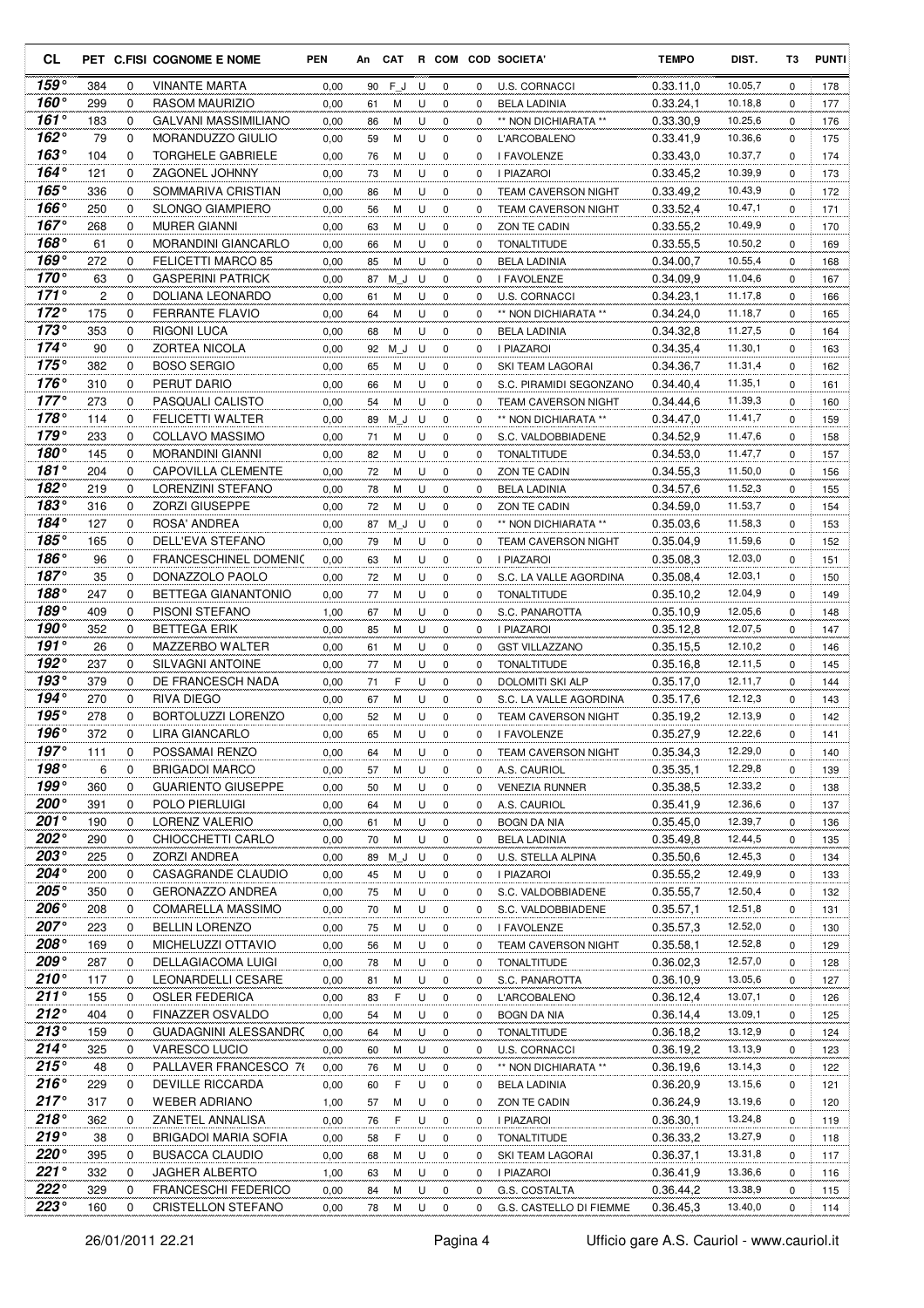| CL                         |            |          | PET C.FISI COGNOME E NOME                           | <b>PEN</b>   | An       | <b>CAT</b> |        |                  |               | R COM COD SOCIETA'                         | <b>TEMPO</b>           | DIST.              | T3            | <b>PUNTI</b> |
|----------------------------|------------|----------|-----------------------------------------------------|--------------|----------|------------|--------|------------------|---------------|--------------------------------------------|------------------------|--------------------|---------------|--------------|
| $224^{\circ}$              | 254        | 0        | SARTOR ROBERTO                                      | 0,00         | 73       | M          | U      | 0                | 0             | S.C. LA VALLE AGORDINA                     | 0.36.52,9              | 13.47,6            | $\mathbf 0$   | 113          |
| $225^{\circ}$              | 214        | 0        | <b>SERAFINI MARCO</b>                               | 0,00         | 68       | м          | U      | 0                | 0             | SKI TEAM PALAFAVERA                        | 0.36.53.4              | 13.48,1            | 0             | 112          |
| $226^\circ$                | 22         | 0        | <b>CRISTOFORI FRANCESCO</b>                         | 0,00         | 76       | м          | U      | $\mathbf 0$      | 0             | ZON TE CADIN                               | 0.36.56,2              | 13.50,9            | 0             | 111          |
| $227^\circ$                | 94         | 0        | <b>MAIER WERNER</b>                                 | 0,00         | 69       | M          | U      | 0                | 0             | <b>KSV TRIATHLON</b>                       | 0.37.00,5              | 13.55,2            | 0             | 110          |
| $228^\circ$                | 413        | 0        | <b>TRENTINAGLIA ALESSIO</b>                         | 0,00         | 83       | M          | U      | $\mathbf 0$      | 0             | KREUZSPITZE                                | 0.37.00.6              | 13.55,3            | 0             | 109          |
| $229^\circ$                | 137        | 0        | <b>BERGAMASCHI GREGORIO</b>                         | 0,00         | 68       | м          | U      | 0                | 0             | L'ARCOBALENO                               | 0.37.05.8              | 14.00,5            | 0             | 108          |
| $230^\circ$                | 116        | 0        | <b>SCARIAN ANNA</b>                                 | 0,00         | 72       | F          | U      | $\mathbf 0$      | 0             | U.S. CORNACCI                              | 0.37.12,9              | 14.07,6            | 0             | 107          |
| $231^\circ$<br>$232^\circ$ | 243        | 0        | <b>MENEGUS GIOVANNI</b>                             | 0,00         | 53       | М          | U      | 0                | 0             | <b>TONALTITUDE</b>                         | 0.37.16,2              | 14.10.9            | 0             | 106          |
| $233^\circ$                | 331        | 0<br>0   | DI NENNO REMO<br><b>JELLICI GIULIANO</b>            | 0,00         | 54       | M          | U      | $\mathbf 0$      | 0<br>$\Omega$ | ZON TE CADIN                               | 0.37.16,6              | 14.11,3<br>14.16,4 | 0             | 105          |
| 234°                       | 197<br>383 | 0        | DE FAVERI ANDREA                                    | 0,00<br>0,00 | 42<br>68 | M<br>м     | U<br>U | 0<br>$\mathbf 0$ | 0             | <b>U.S. CORNACCI</b><br><b>TONALTITUDE</b> | 0.37.21,7<br>0.37.29.9 | 14.24,6            | 0<br>$\Omega$ | 104<br>103   |
| 235°                       | 173        | 0        | <b>SERAFINI LUCA</b>                                | 0,00         | 79       | м          | U      | 0                | 0             | ANKA MACHA SKI TEAM                        | 0.37.30,2              | 14.24,9            | 0             | 102          |
| $236^\circ$                | 311        | 0        | DE BASTIANI ALEX                                    | 0,00         | 85       | м          | U      | 0                | $\Omega$      | ** NON DICHIARATA **                       | 0.37.46,5              | 14.41,2            | 0             | 101          |
| 237°                       | 138        | 0        | <b>MICH MASSIMILIANO</b>                            | 0,00         | 72       | М          | U      | 0                | 0             | <b>U.S. CORNACCI</b>                       | 0.37.48,1              | 14.42,8            | 0             | 100          |
| $238^\circ$                | 314        | 0        | CAVADA MAURO                                        | 0,00         | 59       | м          | U      | $\mathbf 0$      | 0             | ZON TE CADIN                               | 0.37.52,4              | 14.47,1            | 0             | 99           |
| 239°                       | 99         | 0        | <b>BELLO VERONICA</b>                               | 0,00         | 89       | FJ         | U      | 0                | 0             | A.S. CAURIOL                               | 0.38.09.9              | 15.04,6            | 0             | 98           |
| $240^\circ$                | 406        | 0        | <b>TONA GLORIA</b>                                  | 0,00         | 93       | F J        | U      | $\mathbf 0$      | 0             | <b>DOLOMITI SKI ALP</b>                    | 0.38.11.6              | 15.06,3            | 0             | 97           |
| 241°                       | 172        | 0        | <b>DEMONTE DENIS</b>                                | 0,00         | 78       | M          | U      | 0                | 0             | I FAVOLENZE                                | 0.38.11,8              | 15.06,5            | 0             | 96           |
| 242°                       | 147        | $\Omega$ | <b>FANTI MAURIZIO</b>                               | 0,00         | 65       | М          | U      | 0                | $\Omega$      | <b>LANCIOTTO</b>                           | 0.38.15.3              | 15.10,0            | 0             | 95           |
| $243^\circ$                | 132        | $\Omega$ | <b>BRIGADOI GIANNI</b>                              | 0,00         | 60       | M          | U      | $\mathbf 0$      | 0             | <b>U.S. DOLOMITICA</b>                     | 0.38.19.7              | 15.14,4            | 0             | 94           |
| $244^\circ$                | 344        | 0        | <b>MURER SILVANO</b>                                | 0,00         | 61       | M          | U      | 0                | 0             | ZON TE CADIN                               | 0.38.29,3              | 15.24,0            | 0             | 93           |
| $245^\circ$                | 80         | 0        | <b>MOTT STEFANO</b>                                 | 0,00         | 96       | M J        | U      | 0                | 0             | SKI CLUB SAN MARTINO C.                    | 0.38.32.5              | 15.27,2            | 0             | 92           |
| 246°                       | 269        | 0        | <b>BETTEGA SEVERINO</b>                             | 0,00         | 62       | М          | U      | 0                | 0             | I PIAZAROI                                 | 0.38.35.4              | 15.30,1            | 0             | 91           |
| $247^\circ$                | 68         | 0        | ZANGRANDO MASSIMO                                   | 0,00         | 66       | M          | U      | $\mathbf 0$      | 0             | ZON TE CADIN                               | 0.38.36.8              | 15.31,5            | 0             | 90           |
| 248°                       | 275        | 0        | KARADAR STEFAN                                      | 0,00         | 57       | М          | U      | 0                | 0             | <b>KSV TRIATHLON</b>                       | 0.38.38,9              | 15.33,6            | 0             | 89           |
| $249^\circ$                | 83         | 0        | DAPRA' NELLO                                        | 0,00         | 58       | м          | U      | $\mathbf 0$      | $\Omega$      | A.S. CAURIOL                               | 0.38.45,4              | 15.40,1            | 0             | 88           |
| 250°<br>$251^\circ$        | 315        | 0        | <b>GRISOTTO GABRIELE</b>                            | 0,00         | 63       | м          | U      | 0                | 0             | <b>BOGN DA NIA</b>                         | 0.38.53.8              | 15.48,5            | 0             | 87           |
| $252^\circ$                | 339        | 0<br>0   | <b>MARMOLADA DANILO</b>                             | 0,00         | 69       | м          | U      | $\mathbf 0$      | $\Omega$      | <b>TEAM CAVERSON NIGHT</b>                 | 0.38.55,0              | 15.49,7<br>15.52,4 | 0             | 86           |
| $253^\circ$                | 207<br>198 | 0        | <b>ZANGHELLINI ANTONIO</b><br>ARDUINI ALESSANDRO    | 0,00<br>0,00 | 66<br>77 | м<br>M     | U<br>U | 0<br>$\mathbf 0$ | 0<br>0        | I FAVOLENZE                                | 0.38.57,7<br>0.38.59.3 | 15.54,0            | 0<br>0        | 85<br>84     |
| 254°                       | 53         | 0        | CHIOCCHETTI BARBARA                                 | 0,00         | 69       | F          | U      | $\mathbf 0$      | $\Omega$      | <b>BELA LADINIA</b><br>TONALTITUDE         | 0.38.59,7              | 15.54,4            | 0             | 83           |
| $254^\circ$                | 220        | 0        | <b>BRUN MARCELLO</b>                                | 0,00         | 67       | M          | U      | $\mathbf 0$      | 0             | <b>L'ARCOBALENO</b>                        | 0.38.59.7              | 15.54,4            | 0             | 83           |
| $256^\circ$                | 158        | 0        | ONGARO PAOLO                                        | 0,00         | 59       | М          | U      | 0                | 0             | <b>TEAM CAVERSON NIGHT</b>                 | 0.39.00,1              | 15.54,8            | 0             | 81           |
| $257^\circ$                | 33         | 0        | COSTA ALESSANDRO                                    | 0,00         | 73       | М          | U      | $\mathbf 0$      | 0             | <b>TEAM CAVERSON NIGHT</b>                 | 0.39.01.0              | 15.55,7            | 0             | 80           |
| 258°                       | 23         | 0        | CODELLO WALTER                                      | 0,00         | 75       | M          | U      | 0                | 0             | S.C. VALDOBBIADENE                         | 0.39.04,1              | 15.58,8            | 0             | 79           |
| $259^\circ$                | 244        | 0        | CALLIARI CORNELIO                                   | 0,00         | 50       | M          | U      | 0                | 0             | G.S. CASTELLO DI FIEMME                    | 0.39.04.5              | 15.59,2            | 0             | 78           |
| $260^\circ$                | 380        | 0        | NIEBUHR NIKOLAJ                                     | 0,00         | 83       | M          | U      | 0                | 0             | <b>BOGN DA NIA</b>                         | 0.39.13,7              | 16.08,4            | 0             | 77           |
| $261^\circ$                | 397        | $\Omega$ | CASSOL STEFANO                                      | 0,00         | 75       | M          | U      | $\mathbf 0$      | 0             | <b>TEAM CAVERSON NIGHT</b>                 | 0.39.15.9              | 16.10,6            | $\Omega$      | 76           |
| 262°                       | 337        | 0        | ZANON ALESSANDRO                                    | 0,00         | 66       | М          | U      | 0                | 0             | A.S. CAURIOL                               | 0.39.16,5              | 16.11,2            | 0             | 75           |
| $263^\circ$                | 102        | 0        | SILVESTRI ANDREA                                    | 0,00         | 69       | M          | U      | 0                | 0             | L'ARCOBALENO                               | 0.39.21,2              | 16.15,9            | 0             | 74           |
| $263^\circ$                | 312        | 0        | <b>FOSSEN LORIS</b>                                 | 0,00         | 72       | M          | U      | $\mathbf 0$      | 0             | S.C. LA VALLE AGORDINA                     | 0.39.21,2              | 16.15,9            | 0             | 74           |
| $265^\circ$                | 302        | 0        | <b>TOMASI MARZIA</b>                                | 0,00         | 75       | F          | U      | 0                | 0             | <b>BELA LADINIA</b>                        | 0.39.24,4              | 16.19,1            | 0             | 72           |
| 266°                       | 37         | 0        | LEONARDI NADIA                                      | 0,00         | 73       | F          | U      | $\mathbf 0$      | 0             | <b>BOGN DA NIA</b>                         | 0.39.25,9              | 16.20,6            | 0             | 71           |
| $267^\circ$                | 69         | 0        | PELLEGRIN ANDREA                                    | 0,00         | 86       | M          | U      | 0                | 0             | <b>BOGN DA NIA</b>                         | 0.39.26,0              | 16.20,7            | 0             | 70           |
| 268°                       | 215        | 0        | <b>GASPERINI MIRKO</b>                              | 0,00         | 76       | M          | U      | 0                | 0             | <b>BELA LADINIA</b>                        | 0.39.29.2              | 16.23,9            | 0             | 69           |
| 269°                       | 146        | 0        | DEFRANCESCO MATTEO                                  | 0,00         | 91       | ΜJ         | U      | 0                | 0             | <b>SCUFONS</b>                             | 0.39.34,4              | 16.29,1            | 0             | 68           |
| $270^\circ$                | 301        | 0        | BETTEGA ELIA                                        | 0,00         | 97       | $M_J$      | U      | 0                | 0             | <b>I PIAZAROI</b>                          | 0.39.40,9              | 16.35,6            | 0             | 67           |
| $271^\circ$<br>$272^\circ$ | 89         | 0        | <b>TELCH PATRIZIO</b><br><b>MANFROI JUAN CARLOS</b> | 0,00         | 85       | M          | U      | 0                | 0             | ZON TE CADIN                               | 0.39.45,8<br>0.40.11.7 | 16.40,5<br>17.06,4 | 0             | 66           |
| $273^\circ$                | 101<br>153 | 0<br>0   | <b>VALCANOVER MAURO</b>                             | 0,00<br>1,00 | 58<br>64 | M<br>M     | U<br>U | $\mathbf 0$<br>0 | 0<br>0        | TEAM CAVERSON NIGHT<br>S.C. PANAROTTA      | 0.40.31,6              | 17.26,3            | 0<br>0        | 65<br>64     |
| $274^\circ$                | 78         | 0        | CAVADA DARIA                                        | 0,00         | 66       | F          | U      | 0                | 0             | ZON TE CADIN                               | 0.40.41,6              | 17.36,3            | 0             | 63           |
| $275^{\circ}$              | 47         | 0        | DAL BEN ANDREA                                      | 0,00         | 69       | M          | U      | 0                | 0             | U.S. CORNACCI                              | 0.40.59,5              | 17.54,2            | 0             | 62           |
| $276^\circ$                | 375        | 0        | NICOLELLI LUCA                                      | 0,00         | 71       | м          | U      | 0                | 0             | <b>U.S. CORNACCI</b>                       | 0.41.05,2              | 17.59,9            | 0             | 61           |
| 277°                       | 18         | 0        | <b>BELLOT FULVIO</b>                                | 1,00         | 55       | М          | U      | 0                | 0             | I PIAZAROI                                 | 0.41.06,3              | 18.01,0            | 0             | 60           |
| $278^\circ$                | 266        | 0        | <b>DELUCA TULLIO</b>                                | 0,00         | 42       | M          | U      | 0                | 0             | <b>BELA LADINIA</b>                        | 0.41.18,8              | 18.13,5            | 0             | 59           |
| 279°                       | 341        | 0        | <b>GHETTA MANUEL</b>                                | 0,00         | 72       | M          | U      | 0                | 0             | <b>BOGN DA NIA</b>                         | 0.41.40,3              | 18.35,0            | 0             | 58           |
| $280^\circ$                | 318        | 0        | DE ROCCO STEFANO                                    | 0,00         | 71       | м          | U      | $\mathbf 0$      | 0             | <b>TEAM CAVERSON NIGHT</b>                 | 0.41.51,2              | 18.45,9            | 0             | 57           |
| $281^\circ$                | 171        | 0        | <b>MOTT SIMONE</b>                                  | 0,00         | 81       | M          | U      | 0                | 0             | I PIAZAROI                                 | 0.41.59,4              | 18.54,1            | 0             | 56           |
| 282°                       | 110        | 0        | FOLLADOR CRISTIANA                                  | 0,00         | 77       | F          | U      | 0                | 0             | S.C. VALDOBBIADENE                         | 0.42.26,1              | 19.20,8            | 0             | 55           |
| 283°                       | 142        | 0        | <b>COSTA FRANCO</b>                                 | 0,00         | 62       | M          | U      | 0                | 0             | TEAM CAVERSON NIGHT                        | 0.42.34,1              | 19.28,8            | 0             | 54           |
| $284^\circ$                | 73         | 0        | SPERANZA GIORGIO                                    | 0,00         | 68       | M          | U      | 0                | 0             | ULTIMISSIMA SKI CLUB                       | 0.43.18,5              | 20.13,2            | 0             | 53           |
| 285°                       | 412        | 0        | DECRESTINA NICOLA                                   | 0,00         | 89       | ΜJ         | U      | 0                | 0             | <b>SCUFONS</b>                             | 0.43.20,7              | 20.15,4            | 0             | 52           |
| 286°                       | 195        | 0        | DE ROCCO PAOLO                                      | 0,00         | 80       | M          | U      | 0                | 0             | TEAM CAVERSON NIGHT                        | 0.43.30,6              | 20.25,3            | 0             | 51           |
| 287°                       | 188        | 0        | ZANETEL ANTONELLA                                   | 0,00         | 74       | F          | U      | 0                | 0             | I PIAZAROI                                 | 0.43.30,9              | 20.25,6            | 0             | 50           |
| 288°                       | 203        | 0        | STRAMARE SONIA                                      | 0,00         | 75       | F          | U      | $\mathbf 0$      | 0             | S.C. VALDOBBIADENE                         | 0.43.33,3              | 20.28,0            | 0             | 49           |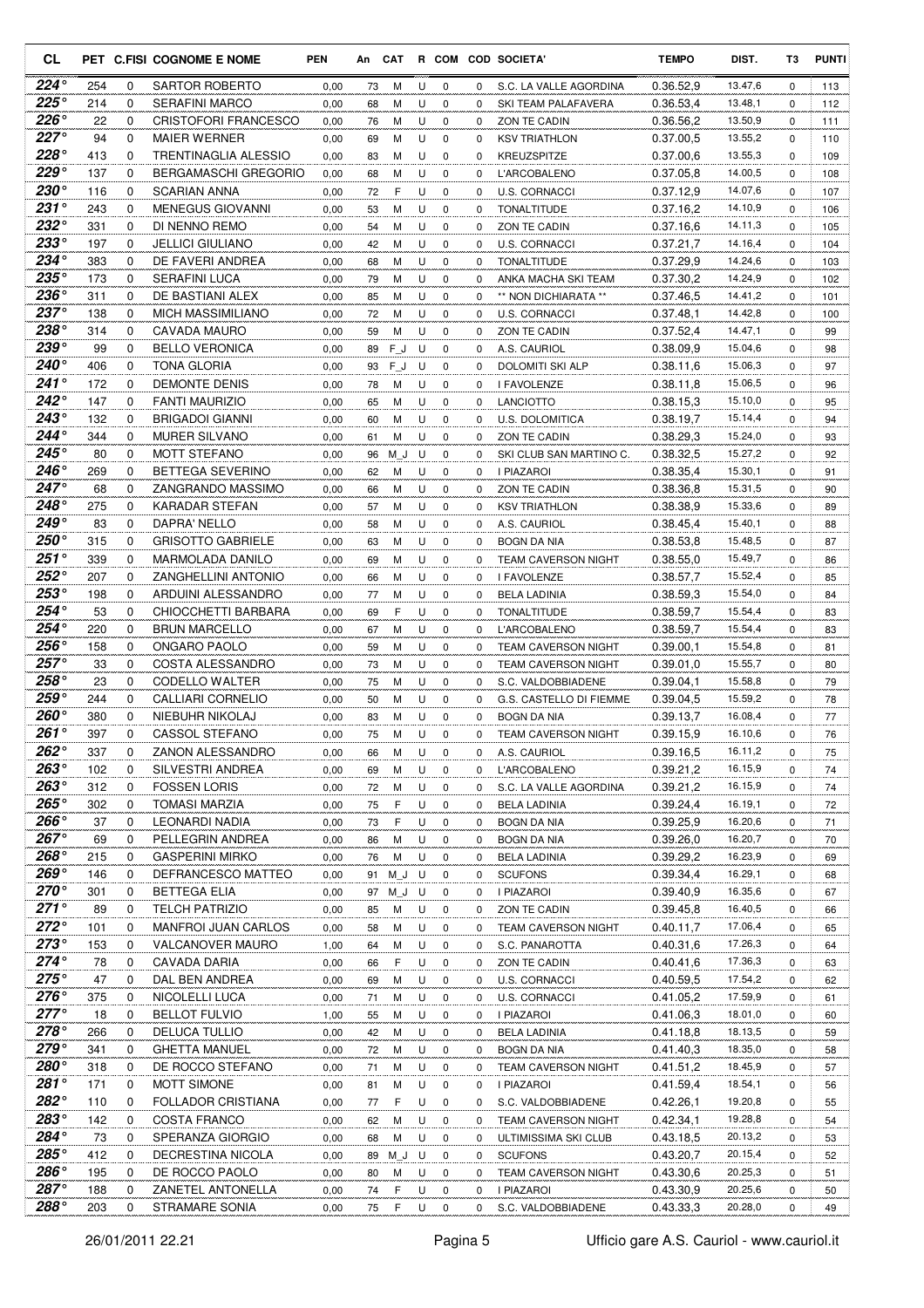| <b>CL</b>                |              |          | PET C.FISI COGNOME E NOME                 | <b>PEN</b>   | An       | CAT    |        |                  |              | R COM COD SOCIETA'                          | <b>TEMPO</b>           | DIST.              | T3            | <b>PUNTI</b> |
|--------------------------|--------------|----------|-------------------------------------------|--------------|----------|--------|--------|------------------|--------------|---------------------------------------------|------------------------|--------------------|---------------|--------------|
| 289°                     | 222          | 0        | PERNSTICH INGRID                          | 1,00         | 67       | F      | U      | $\mathbf 0$      | 0            | <b>KSV TRIATHLON</b>                        | 0.43.42,4              | 20.37,1            | 0             | 48           |
| 290°                     | 151          | 0        | <b>RIZ NORBERTO</b>                       | 0,00         | 50       | м      | U      | 0                | $\Omega$     | G.S. CASTELLO DI FIEMME                     | 0.43.50.3              | 20.45,0            | $\Omega$      | 47           |
| $291^\circ$              | 251          | $\Omega$ | FACCHINATO LORENZO                        | 0,00         | 68       | M      | U      | $\mathbf 0$      | 0            | <b>DOLOMITI SKI ALP</b>                     | 0.44.13.5              | 21.08,2            | 0             | 46           |
| $292^\circ$              | 170          | 0        | <b>BRUNEL IGINIO</b>                      | 0,00         | 51       | M      | U      | 0                | 0            | <b>BOGN DA NIA</b>                          | 0.44.15.8              | 21.10,5            | 0             | 45           |
| 293°                     | 113          | 0        | DA RUGNA FRANCO                           | 0,00         | 60       | M      | U      | $\mathbf 0$      | 0            | G.S. LAMON                                  | 0.44.20,1              | 21.14,8            | 0             | 44           |
| $294^\circ$              | 218          | 0        | BATTISTI ALESSANDRO                       | 0,00         | 94       | M J    | U      | 0                | 0            | <b>GRONLAIT ORIENTEERING C</b>              | 0.44.25.8              | 21.20,5            | 0             | 43           |
| 295°                     | 410          | 0        | DELLANTONIO LUCIANO                       | 0,00         | 67       | M      | U      | $\mathbf 0$      | 0            | <b>TONALTITUDE</b>                          | 0.44.32.6              | 21.27,3            | 0             | 42           |
| 296°<br>$297^\circ$      | 411          | 0        | DEFRANCESCO ALESSAND                      | 0,00         | 90       | ΜJ     | U      | 0                | 0            | <b>TONALTITUDE</b>                          | 0.44.44.8              | 21.39,5            | 0             | 41           |
| 298°                     | 176<br>107   | 0<br>0   | <b>CERCHIO MATTEO</b>                     | 0,00         | 75       | М      | U      | 0                | $\Omega$     | SKI CLUB SAN MARTINO C.                     | 0.44.54,7              | 21.49,4<br>21.58,2 | 0             | 40           |
| 299°                     | 283          | 0        | <b>TESTA MATTEO</b><br>POTRICH SILVIO     | 0,00<br>0,00 | 78       | М<br>М | U<br>U | 0<br>0           | 0<br>0       | U.S. DOLOMITICA                             | 0.45.03.5<br>0.45.38,6 | 22.33,3            | 0<br>$\Omega$ | 39<br>38     |
| $300^{\circ}$            | 357          | 0        | COSTA CECILIA                             | 0,00         | 61<br>50 | F      | U      | $\mathbf 0$      | 0            | L'ARCOBALENO<br><b>VENEZIA RUNNER</b>       | 0.45.42,5              | 22.37,2            | 0             | 37           |
| $301^\circ$              | 265          | 0        | SIEFF ERNESTO                             | 0,00         | 52       | M      | U      | 0                | 0            | A.S. CAURIOL                                | 0.45.56,8              | 22.51,5            | 0             | 36           |
| $302^{\circ}$            | 124          | 0        | <b>LASTEI CLAUDIO</b>                     | 0,00         | 63       | М      | U      | $\mathbf 0$      | 0            | <b>BOGN DA NIA</b>                          | 0.46.04.6              | 22.59,3            | 0             | 35           |
| $303^{\circ}$            | 144          | 0        | COSSALTER MANUELA                         | 0,00         | 71       | F      | U      | $\mathbf 0$      | 0            | <b>TEAM CAVERSON NIGHT</b>                  | 0.46.15,3              | 23.10,0            | 0             | 34           |
| $304^\circ$              | 42           | 0        | <b>TOMASELLO LUCA</b>                     | 0,00         | 90       | M J    | U      | $\mathbf 0$      | 0            | <b>BOGN DA NIA</b>                          | 0.46.20.3              | 23.15,0            | 0             | 33           |
| $305^{\circ}$            | 58           | 0        | <b>VALT CRISTIAN</b>                      | 0,00         | 76       | M      | U      | 0                | 0            | S.C. LA VALLE AGORDINA                      | 0.46.23.7              | 23.18,4            | 0             | 32           |
| 306°                     | 249          | 0        | <b>FABBRIS TONY</b>                       | 0,00         | 92       | M J    | U      | $\mathbf 0$      | 0            | <b>I PIAZAROI</b>                           | 0.47.31.4              | 24.26,1            | 0             | 31           |
| $307^\circ$              | 414          | 0        | <b>VARESCO MAURO</b>                      | 0,00         | 71       | M      | U      | 0                | 0            | ZON TE CADIN                                | 0.48.08.1              | 25.02,8            | 0             | 30           |
| $308^{\circ}$            | 157          | 0        | <b>TERRAGNOLO BRUNO</b>                   | 0,00         | 76       | м      | U      | $\mathbf 0$      | 0            | KREUZSPITZE                                 | 0.48.24.8              | 25.19,5            | 0             | 29           |
| 309°                     | 355          | 0        | <b>SALMI ALBERTO</b>                      | 0,00         | 70       | м      | U      | 0                | 0            | A.S. CAURIOL                                | 0.48.31,9              | 25.26,6            | 0             | 28           |
| $310^\circ$              | 252          | 0        | PICCOLIN STEFANIA                         | 0,00         | 61       | F      | U      | 0                | 0            | <b>TEAM CAVERSON NIGHT</b>                  | 0.49.08.8              | 26.03,5            | 0             | 27           |
| $311^\circ$              | 374          | 0        | <b>IORI MADDALENA</b>                     | 0,00         | 66       | F      | U      | 0                | 0            | <b>BOGN DA NIA</b>                          | 0.49.10.0              | 26.04,7            | 0             | 26           |
| $312^{\circ}$            | 16           | 0        | <b>VENTURA CRISTIAN</b>                   | 0,00         | 88       | ΜJ     | U      | 0                | $\Omega$     | U.S. CORNACCI                               | 0.49.44,6              | 26.39,3            | 0             | 25           |
| 313°                     | 213          | 0        | <b>BRUNEL AURORA</b>                      | 1,00         | 88       | $F_J$  | U      | 0                | 0            | <b>TEAM CAVERSON NIGHT</b>                  | 0.50.16,6              | 27.11,3            | 0             | 24           |
| $314^\circ$              | 307          | 0        | <b>LASTEI MICEL</b>                       | 0,00         | 98       | M J    | U      | 0                | 0            | <b>BOGN DA NIA</b>                          | 0.50.55.0              | 27.49,7            | 0             | 23           |
| $315^{\circ}$            | 228          | 0        | MATTANA NADIA                             | 0,00         | 67       | F      | U      | 0                | $\Omega$     | TEAM CAVERSON NIGHT                         | 0.51.42,9              | 28.37,6            | 0             | 22           |
| $316^\circ$              | $\mathbf{1}$ | $\Omega$ | DEZULIAN GIACOMO                          | 0,00         | 70       | M      | U      | 0                | 0            | ZON TE CADIN                                | 0.51.44.5              | 28.39,2            | 0             | 21           |
| $317^\circ$              | 288          | 0        | CONEDERA TIZIANO                          | 0,00         | 68       | М      | U      | 0                | 0            | SKI TEAM PALAFAVERA                         | 0.52.27,0              | 29.21,7            | 0             | 20           |
| $318^\circ$<br>319°      | 71           | 0        | <b>DELLADIO GLADIS</b>                    | 0,00         | 61       | F      | U      | 0                | 0            | <b>BOGN DA NIA</b>                          | 0.53.38,9              | 30.33,6            | 0             | 19           |
| $320^\circ$              | 31           | 0        | <b>OSSI STEFANO</b>                       | 0,00         | 64       | M      | U      | $\mathbf 0$      | 0            | <b>TONALTITUDE</b>                          | 0.53.59,5              | 30.54,2            | 0             | 18           |
| $321^\circ$              | 51<br>52     | 0<br>0   | <b>BERTANZA LUIGI</b>                     | 0,00         | 67       | м      | U<br>U | 0<br>$\mathbf 0$ | $\Omega$     | ASS. DISABILI VISIVI                        | 0.55.40,6              | 32.35,3<br>32.36,8 | 0             | 17           |
| $322^{\circ}$            | 129          | 0        | <b>MIOTTI ADRIANO</b><br>DALLE MULLE IVAN | 0,00<br>0,00 | 65<br>83 | M<br>М | U      | 0                | 0<br>0       | <b>VVFF BELLUNO</b><br>** NON DICHIARATA ** | 0.55.42,1<br>0.55.50,5 | 32.45,2            | 0<br>0        | 16<br>15     |
| $323^\circ$              | 296          | 0        | DEFRANCESCO LUCA                          | 0,00         | 78       | M      | U      | $\mathbf 0$      | 0            | <b>U.S. DOLOMITICA</b>                      | 0.55.58,2              | 32.52,9            | 0             | 14           |
| $324^{\circ}$            | 303          | 0        | DE PELLEGRINI IGOR                        | 0,00         | 65       | м      | U      | 0                | $\Omega$     | S.C. PIRAMIDI SEGONZANO                     | 0.56.25.1              | 33.19,8            | 0             | 13           |
| $325^{\circ}$            | 304          | 0        | <b>SIMON ROLANDO</b>                      | 0,00         | 94       | M J    | U      | $\mathbf 0$      | 0            | <b>I PIAZAROI</b>                           | 0.57.40.0              | 34.34,7            | 0             | 12           |
| $326^\circ$              | 286          | $\Omega$ | VANZETTA PAOLO                            | 0,00         | 76       | M      | U      | $\Omega$         | 0            | A.S. CAURIOL                                | 0.58.00,2              | 34.54,9            | $\Omega$      | 11           |
| $327^\circ$              | 152          | 0        | <b>RATTIN LUIGI</b>                       | 1,00         | 59       | M      | U      | 0                | 0            | I PIAZAROI                                  | 0.58.06,5              | 35.01,2            | 0             | 10           |
| 328°                     | 43           | 0        | CHIOCCHETTI PAOLA                         | 0,00         | 68       | F      | U      | 0                | 0            | A.S. CAURIOL                                | 1.02.23,4              | 39.18,1            | 0             | 9            |
| 329°                     | 143          | 0        | MINOTTO JULIA                             | 0,00         | 84       | F      | U      | $\mathbf 0$      | 0            | ** NON DICHIARATA **                        | 1.03.57,8              | 40.52,5            | 0             | 8            |
| $330^\circ$              | 60           | 0        | <b>TISON WALTER</b>                       | 0,00         | 65       | M      | U      | 0                | 0            | <b>VVFF BELLUNO</b>                         | 1.04.05,9              | 41.00,6            | 0             | 7            |
| $331^\circ$              | 59           | 0        | <b>SANTONI MARIO</b>                      | 0,00         | 56       | M      | U      | 0                | $\mathbf{0}$ | ASS. DISABILI VISIVI                        | 1.04.25,9              | 41.20,6            | 0             | 6            |
| $332^\circ$              | 210          | 0        | SAVI ALESSANDRO                           | 0,00         | 67       | M      | U      | 0                | 0            | DOLOMITI SKI ALP                            | 1.17.40,4              | 54.35,1            | 0             | 5            |
| $333^\circ$              | 209          | 0        | LODA PIERA                                | 0,00         | 67       | F      | U      | 0                | 0            | ASS. DISABILI VISIVI                        | 1.17.44,8              | 54.39,5            | 0             | 4            |
| $334^\circ$              | 4            | 0        | CREPAZ CLAUDIA                            | 0,00         | 91       | $F_J$  | U      | 0                | 0            | ** NON DICHIARATA **                        | 1.19.42,6              | 56.37,3            | 0             | 3            |
| $335^\circ$              | 29           | 0        | <b>BERTO GIORGIA</b>                      | 0,00         | 72       | F      | U      | 0                | 0            | CAI LONGARONE                               | 1.31.40,6              | 08.35,3            | 0             | 2            |
| $336^\circ$              | 30           | 0        | <b>BOSIO GIOVANNI</b>                     | 0,00         | 49       | M      | U      | 0                | 0            | ASS. DISABILI VISIVI                        | 1.31.41,9              | 08.36,6            | 0             | $\mathbf{1}$ |
| 0°<br>$\boldsymbol{0}$ ° | 7            | 0        | TRENTINAGLIA ALESSIO (S                   | 0,00         | 83       | M      | U      | $\mathbf 0$      | 0            | KREUZSPITZE                                 | NP                     |                    | 0             |              |
| 0°                       | 20           | 0<br>0   | LAZZARO ARON                              | 0,00         | 81       | M      | U      | 0                | 0            | I PIAZAROI                                  | <b>NP</b>              |                    | 0             |              |
| 0°                       | 140<br>5     | 0        | VANZO GIAMBATTISTA<br>VANZO ROBERTO       | 0,00<br>0,00 | 79<br>83 | M<br>M | U<br>U | 0<br>0           | 0<br>0       | VV.F.MOENA<br>ASD V. FASSA SPORT EVEN       | NP<br>NP               |                    | 0<br>0        |              |
| 0°                       | 12           | 0        | ZULIAN IVO (SOST)                         | 0,00         | 80       | м      | U      | 0                | 0            | <b>BOGN DA NIA</b>                          | NP                     |                    | 0             |              |
| 0°                       | 15           | 0        | <b>SCALET SIMONE</b>                      | 0,00         | 85       | м      | U      | 0                | 0            | I PIAZAROI                                  | NP                     |                    | 0             |              |
| 0°                       | 17           | 0        | SIMONI CRISTIANO                          | 0,00         | 72       | M      | U      | 0                | 0            | I PIAZAROI                                  | NP                     |                    | 0             |              |
| 0°                       | 36           | 0        | ZANETEL GIANANTONIO                       | 0,00         | 69       | M      | U      | 0                | 0            | I PIAZAROI                                  | NP                     |                    | 0             |              |
| 0°                       | 57           | 0        | <b>GABRIELLI ANDREA 71</b>                | 0,00         | 71       | M      | U      | 0                | 0            | SKI CLUB SAN MARTINO C.                     | NP                     |                    | 0             |              |
| O۰                       | 62           | 0        | LOSS SARA                                 | 0,00         | 79       | F      | U      | $\mathbf 0$      | 0            | I PIAZAROI                                  | NP                     |                    | 0             |              |
| 0°                       | 65           | 0        | <b>GRIOT ROBERTO</b>                      | 0,00         | 77       | M      | U      | 0                | 0            | U.S. DOLOMITICA                             | <b>NP</b>              |                    | 0             |              |
| $\boldsymbol{0}$ °       | 66           | 0        | DAL CORTIVO GRAZIANO                      | 0,00         | 72       | M      | U      | 0                | 0            | I PIAZAROI                                  | NP                     |                    | 0             |              |
| 0°                       | 70           | 0        | SPAGNOLLI PIERA                           | 0,00         | 69       | F      | U      | 0                | 0            | L'ARCOBALENO                                | NP                     |                    | 0             |              |
| 0°                       | 74           | 0        | GERONAZZO DAVIDE                          | 0,00         | 79       | M      | U      | 0                | 0            | S.C. VALDOBBIADENE                          | NP                     |                    | 0             |              |
| 0°                       | 85           | 0        | PRANTL MARKUS                             | 0,00         | 74       | M      | U      | 0                | 0            | S.C. MERAN                                  | NP.                    |                    | 0             |              |
| 0°                       | 87           | 0        | <b>MARIN LORIS</b>                        | 0,00         | 73       | M      | U      | 0                | 0            | <b>ALTITUDE</b>                             | NP                     |                    | 0             |              |
| $\boldsymbol{0}$         | 91           | 0        | ANDERLE GIOVANNI (SOST                    | 0,00         | 73       | M      | U      | 0                | 0            | S.C. PANAROTTA                              | NP                     |                    | 0             |              |